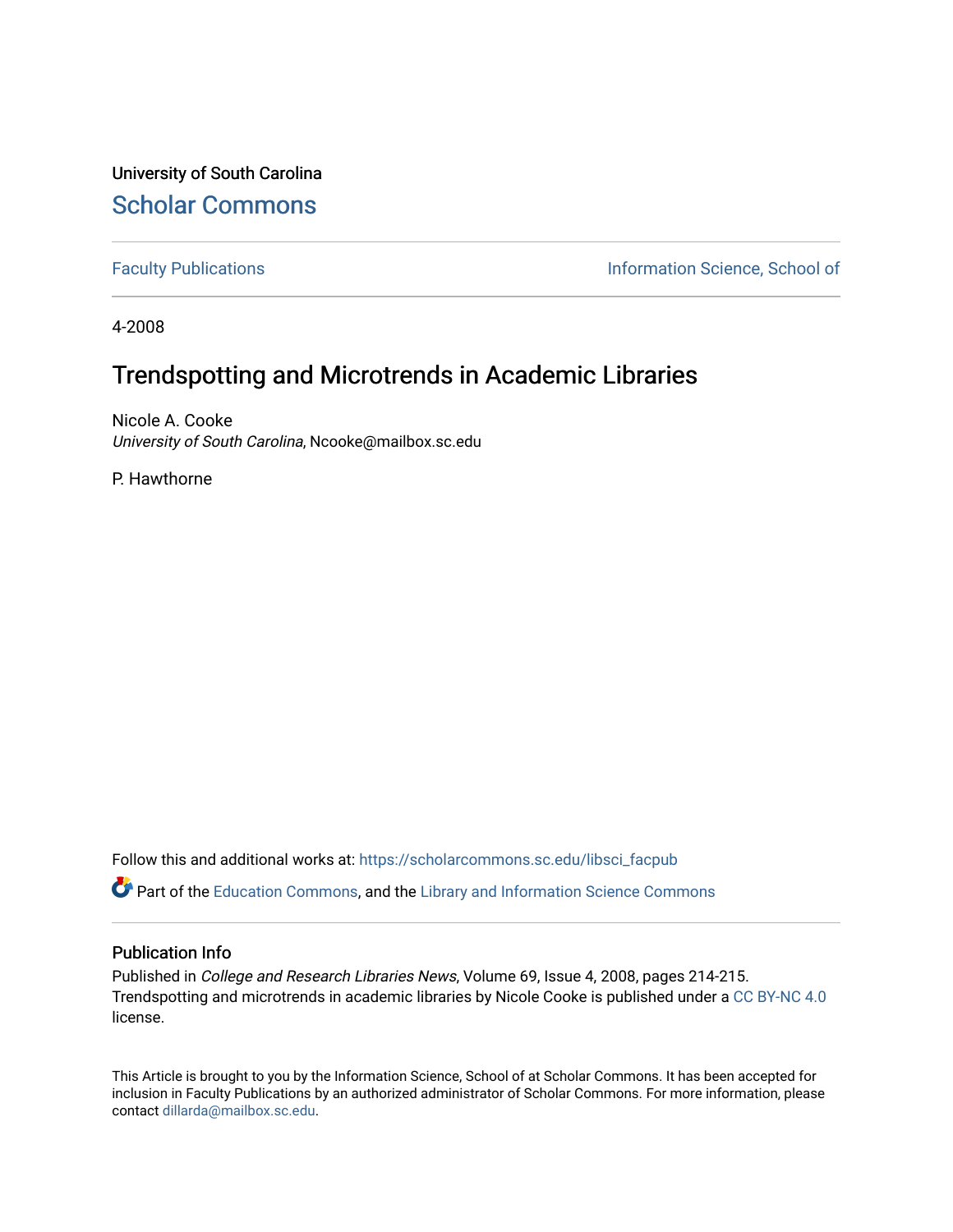Pat Hawthorne and Nicole A. Cooke

# **Trendspotting and microtrends in academic libraries**

Working in the new society

**W**hat happens when something matters to 1 percent of the population? That is all it takes "to create a movement that can change the world," states Mark Penn, author of *Microtrends: The Small Forces Behind Tomorrow's Big Changes.*<sup>1</sup>

Penn, the well-known pollster who identified soccer moms as a critical voting constituency in Bill Clinton's 1996 presidential campaign, identifies "a microtrend as an intense identify group, that is growing, which has needs and wants unmet by the current crop of companies, marketers, policymakers, and others who would influence society's behavior."2

Like Alvin Toffler's *Future Shock* and John Naisbitt's *Megatrends, Microtrends* is a fascinating and informative study of the counterintuitive trends of our times. Freedom of choice and individualism are at all time highs, Penn notes, and we've moved from the Ford economy (where thousands of workers turn out the same car millions of times) to the Starbucks economy (where thousands of individuals order customized coffee products with or without caffeine, fat, or sugar).

Academic librarians are already seeing the effects of this new society play out in how, when, and where we deliver library services. But what are the implications for the type of workforce and workplaces we want to create now and in the future?

#### **Five work-related microtrends**

Penn discusses five work related microtrends —working retired, extreme commuters, stayat-home workers, wordy women, and ardent amazons. He outlines the overarching trend, discusses the context, provides statistics, and comments on the individual, societal, and commercial implications. Here's a brief summary of Penn's five work-life microtrends:

• **Working retired.** Few of us actually retire at 65, due in part to rising health care costs and limited retirement income. Penn notes this is reflective of our changing attitude toward work (we actually like or love it) and of the increasingly nontraditional view of retirement. With more baby boomers working past 65, the implications for the nation are immense. The workforce will be larger. Younger workers will have to wait longer to move into leadership roles, and may, consequently, leave organizations and start their own companies.

• **Extreme commuters.** Many individuals travel at least 90 minutes each way to work every day. According to Penn, the number of such commuters hit 3.4 million in 2000, double the number that existed in 1990. Reasons for the rise include rapidly increasing home prices, quality of life issues, and logistical reasons for dual-earner couples. These 3 million commuters (the 1

© 2008 Pat Hawthrone and Nicole A. Cooke

Pat Hawthorne is director of library human resources at the University of California-Los Angeles Library, e-mail: path@library.ucla.edu, and Nicole A. Cooke is instruction librarian at Montclair State University in New Jersey, e-mail: cokken@mail.montclair.edu. Both are members of ACRL President Julie Todaro's Presidential Program Planning and Steering Committee